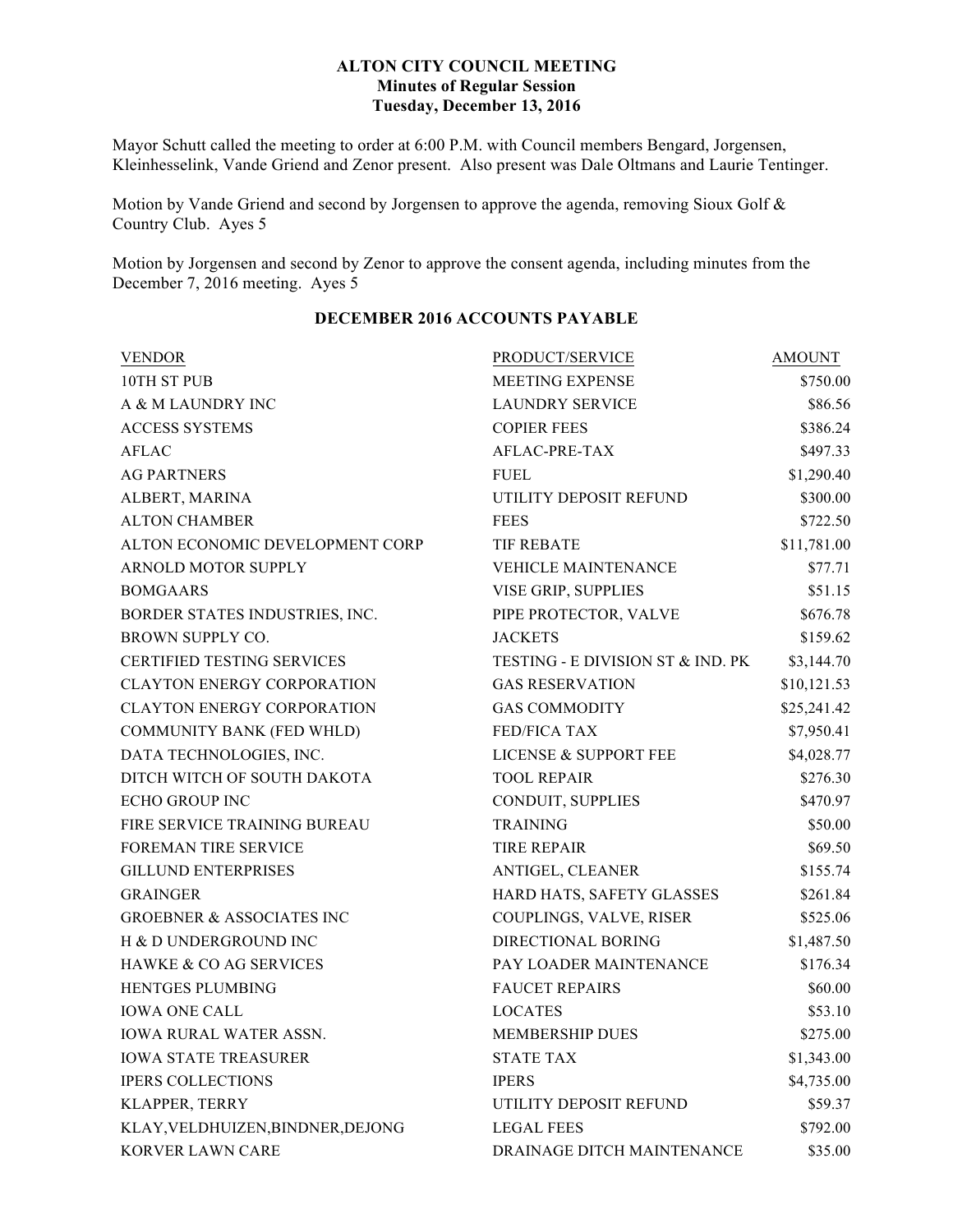| KROSSCHELL, BRET                 | UTILITY DEPOSIT REFUND                  | \$201.42     |
|----------------------------------|-----------------------------------------|--------------|
| L & M ENTERPRISES                | <b>SUPPLIES</b>                         | \$10.70      |
| MID SIOUX OPPORTUNITY            | PROJECT SHARE                           | \$20.00      |
| MIDAMERICAN ENERGY               | <b>LIGHTS</b>                           | \$173.49     |
| MIKES WELDING & REPAIR           | PLOW TRUCK, SUPPLIES                    | \$527.70     |
| MISSOURI RIVER ENERGY SERVICES   | <b>ELECTRIC</b>                         | \$63,416.06  |
| MUNICIPAL UTIL-BILLS             | <b>UTILITIES</b>                        | \$1,089.25   |
| <b>NEAL CHASE LUMBER CO</b>      | <b>SUPPLIES</b>                         | \$195.48     |
| ORANGE CITY MUNICIPAL UTILITIES  | <b>BULK WATER</b>                       | \$5,722.38   |
| ORANGE CITY HEALTH SYSTEM        | PARAMEDIC ASSIST                        | \$130.00     |
| <b>ORANGE CITY SANITATION</b>    | <b>GARBAGE HAULING &amp; ROLL OFF</b>   | \$13,430.27  |
| <b>PAYROLL</b>                   | PAYROLL CHECKS ON 11/30/2016            | \$23,828.08  |
| SIOUX COUNTY TREASURER           | PROPERTY TAX - HEIMSTRA ADD             | \$1,114.00   |
| <b>SIOUXLAND PRESS</b>           | <b>PUBLICATIONS</b>                     | \$192.40     |
| <b>SPIREWORKS CREATIVE</b>       | <b>WEBSITE MANAGEMENT</b>               | \$440.00     |
| <b>TREASURER - STATE OF IOWA</b> | <b>SALES TAX</b>                        | \$3,113.00   |
| TRITECH EMERGENCY SYSTEMS INC    | <b>RESCUE BILLING</b>                   | \$137.50     |
| <b>U S CELLULAR</b>              | <b>CELL PHONES</b>                      | \$238.05     |
| <b>U. S. POSTMASTER</b>          | <b>POSTAGE</b>                          | \$500.00     |
| UTILITY EQUIPMENT CO.            | <b>WATER LINE</b>                       | \$1,218.77   |
| VAN HOLLAND LAWN SERVICE LTD     | 5TH AVE & DIV ST PROJECTS               | \$2,731.00   |
| VANDER POL EXCAVATING            | <b>FILL SAND</b>                        | \$629.79     |
| VANDER WEIDE, KEATON             | UTILITY DEPOSIT REFUND                  | \$68.19      |
| <b>VISA</b>                      | TRAINING, SUPPLIES                      | \$1,084.09   |
| <b>VISSER BROTHERS</b>           | <b>FURNACE REPAIRS</b>                  | \$331.66     |
| WELLMARK BLUE CROSS/BLUE SHIELD  | <b>GROUP INSURANCE</b>                  | \$6,752.60   |
| WESCO DISTRIBUTION, INC.         | TRANSFORMER & BASE, WIRE                | \$9,848.77   |
| WEST IOWA TELEPHONE              | TELEPHONE, FAX, INTERNET                | \$557.56     |
| <b>WILLIAMS &amp; CO</b>         | ANNUAL FINANCIAL REPORT                 | \$3,000.00   |
|                                  | TOTAL ACCOUNTS PAYABLE<br><b>CHECKS</b> | \$218,044.05 |

#### **TRANSFER OF FUNDS:**

**RESOLUTION 16-65 "A RESOLUTION OF THE CITY COUNCIL OF ALTON, IOWA MAKING BUDGETED TRANSFER OF FUNDS FROM THE GENERAL FUND, RUT FUND, AND THE UTILITY FUNDS TO CAPITAL PROJECTS FUNDS"** was introduced and moved for adoption by Council Member Bengard. Kleinhesselink seconded the motion to adopt.

Upon roll call vote, the following was recorded: Ayes: Bengard, Jorgensen, Kleinhesselink, Vande Griend, Zenor Nays: None

Whereupon the Mayor declared the Resolution duly adopted.

**TIF:** Oltmans updated the Council on a meeting he attended with Sioux County Officials in regards to TIF District 4 Reimbursement. Council discussed estimated reimbursement amounts, the possibility of challenging the reimbursement as well as what funds will pay for the reimbursement.